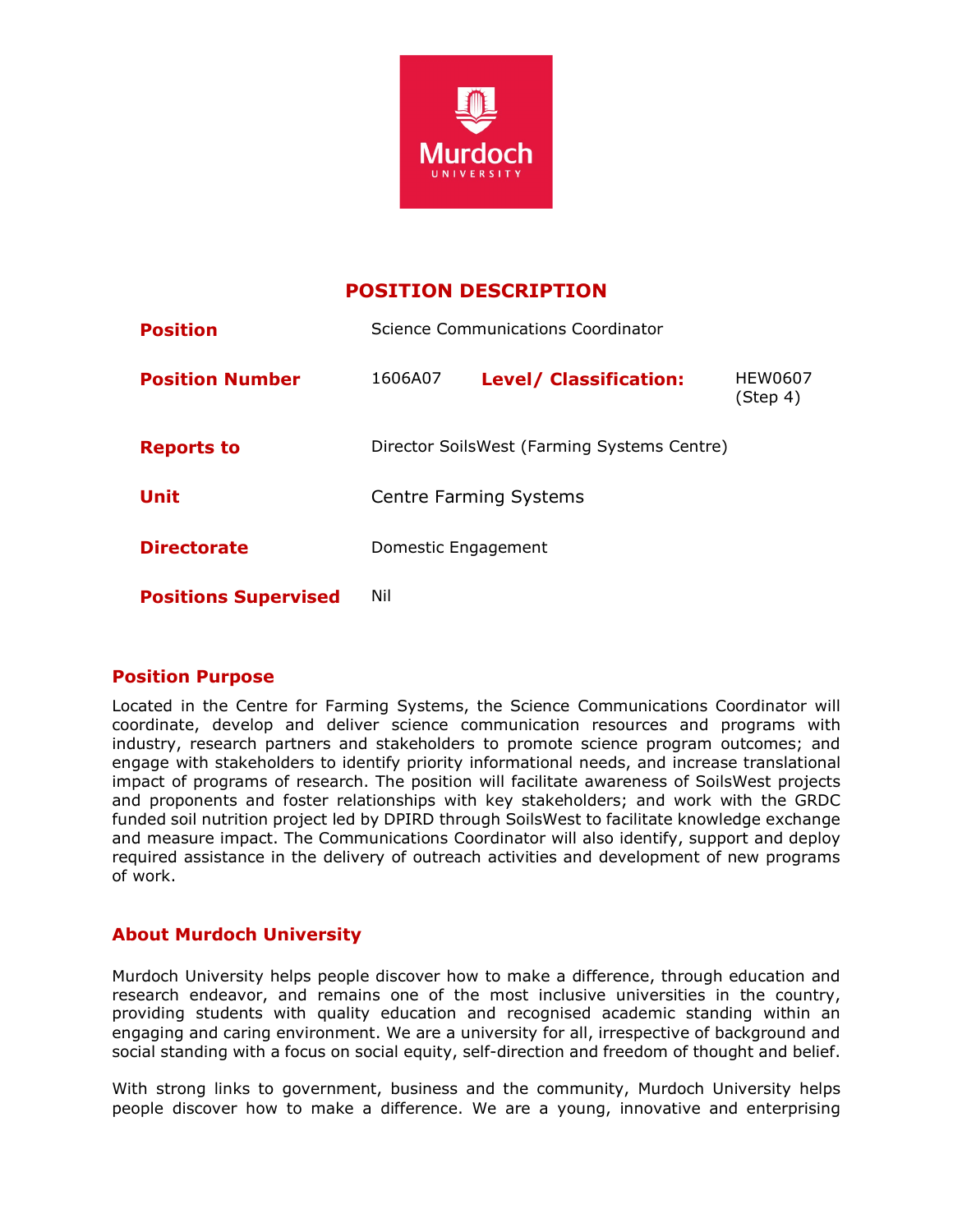university with more than 23,000 students and 1,700 staff across Perth, Singapore and Dubai. We are committed to high quality education, innovative research, and strong community engagement both locally and internationally.

Our [Strategic Plan and Future Horizon 2017-2027](http://www.murdoch.edu.au/_document/About-us/strategic_plan_future_horizon_2017-2027.pdf) outlines an ambitious blueprint for development and growth, with a focus on one purpose: to be a creative force for current and future generations.

We are clear about our two core goals: to educate free thinkers who thrive in society and are sought after by employers; and, to provide life changing solutions for the world's big challenges through our outstanding translational research and innovative practice.

#### **About the Work Area**

The science communications coordinator will work as part of the SoilsWest team within the Farming Systems Institute to develop and implement a strategic communications strategy to increase stakeholder engagement and impact in WA, including working with stakeholder networks to produce a wide range of high quality resources and activities that link government and industry into research and opportunities at Murdoch University. The SoilsWest team works across organisations including Murdoch, The University of Western Australia, the Department of Primary Industries and Regional Development, Curtin University and CSIRO.

### **Reporting Relationships**

| <b>Peter Davies</b> |                                    |
|---------------------|------------------------------------|
| Daniel Murphy       | Frances Hoyle (Director SoilsWest) |
|                     | This position                      |

#### **Key Responsibilities / Duties**

- 1. Under the direction of the Director SoilsWest, develop communication and engagement plans, coordinate and implement appropriate science communication activities and resources in-line with industry, research partners, farmers and broader stakeholders appropriate to deliver outcomes relevant to the GRDC Project 'Increasing profit from N, P and K fertiliser inputs into the evolving cropping sequences in the Western Region' (NPK) and SoilsWest.
- 2. Lead and coordinate the strategic communications plan framework including the planning, development and delivery of research communication resources and activities, in collaboration with internal stakeholders including: industry stakeholders, agribusiness, farmers, academics, researchers, professional staff and government organisations.
- 3. Initiate and maintain relationships with key external and internal stakeholders including, industry bodies, government organisations, farmers, researchers, consultants, community and schools to develop and deliver against the communication plan.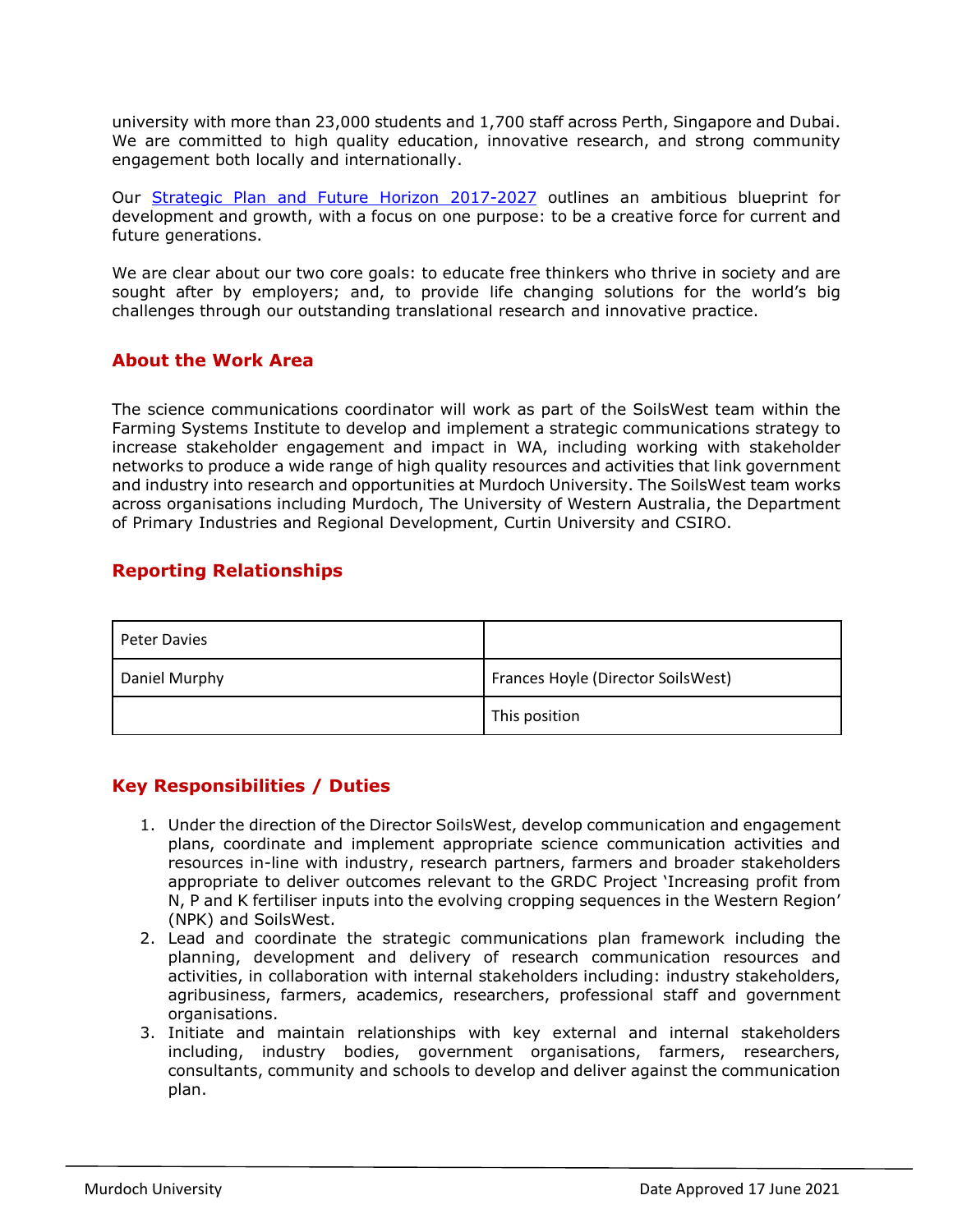- 4. Develop opportunities for outreach partnerships with external organisations and industry.
- 5. Recruit, train, support and directly supervise Murdoch student ambassadors to assist in the growth and delivery of SoilsWest and umbrella projects, through integration with industry research projects, as well as the development and attendance at appropriate outreach activities.
- 6. Report quarterly on SoilsWest and GRDC NPK project delivery; and monitor, evaluate, validate and redirect where necessary communication activities and strategy, utilizing appropriate measurement tools to quantify the effectiveness and impact of the communications plan, and ensure that programs are relevant, reputable and meet milestones requirements.
- 7. Promote SoilsWest and the GRDC NPK programs of research and activity through appropriate internal and external channels, including social media, media platforms, novel delivery of translational science, the writing of articles, stories and marketing collateral.

# **Guiding Principles and Values / Code of Ethics and Code of Conduct**

The founding principles upon which Murdoch University was established continue unabated today. We continue to be guided by the principles of:

- Equity and Social Justice
- Opportunity
- Sustainability
- Global Responsibility

These Murdoch principles come to life through our culture as evidenced by being an institution where the following are clear:

- Integrity
- Respect and Diversity
- Purpose
- Excellence and Future-focus

All staff will comply with the University's Code of Ethics and Code of Conduct and demonstrate a commitment to its Equity, Diversity and Safety principles and the general capabilities of personal effectiveness, working collaboratively and demonstrating a focus on results.

All Staff are to complete a Development Review Annually. Details of the University policies on Development Review can be accessed [here.](https://policy.murdoch.edu.au/dotNet/documents/?docid=855&mode=view) A Commencing Development Review should be completed within 3 months of commencement.

# **Selection Criteria**

#### **Essential**

- 1. Completion of a degree with at least three years subsequent relevant experience or an equivalent combination of relevant experience (Science Communications) and/or education/training.
- 2. Highly effective communication recognising a range of different learning styles and levels; excellent interpersonal skills and the ability to create, maintain and enhance relationships with a wide range of stakeholders.
- 3. Previous experience in preparation of communication and engagement plans, developing knowledge exchange and learning activities, and the ability to effectively